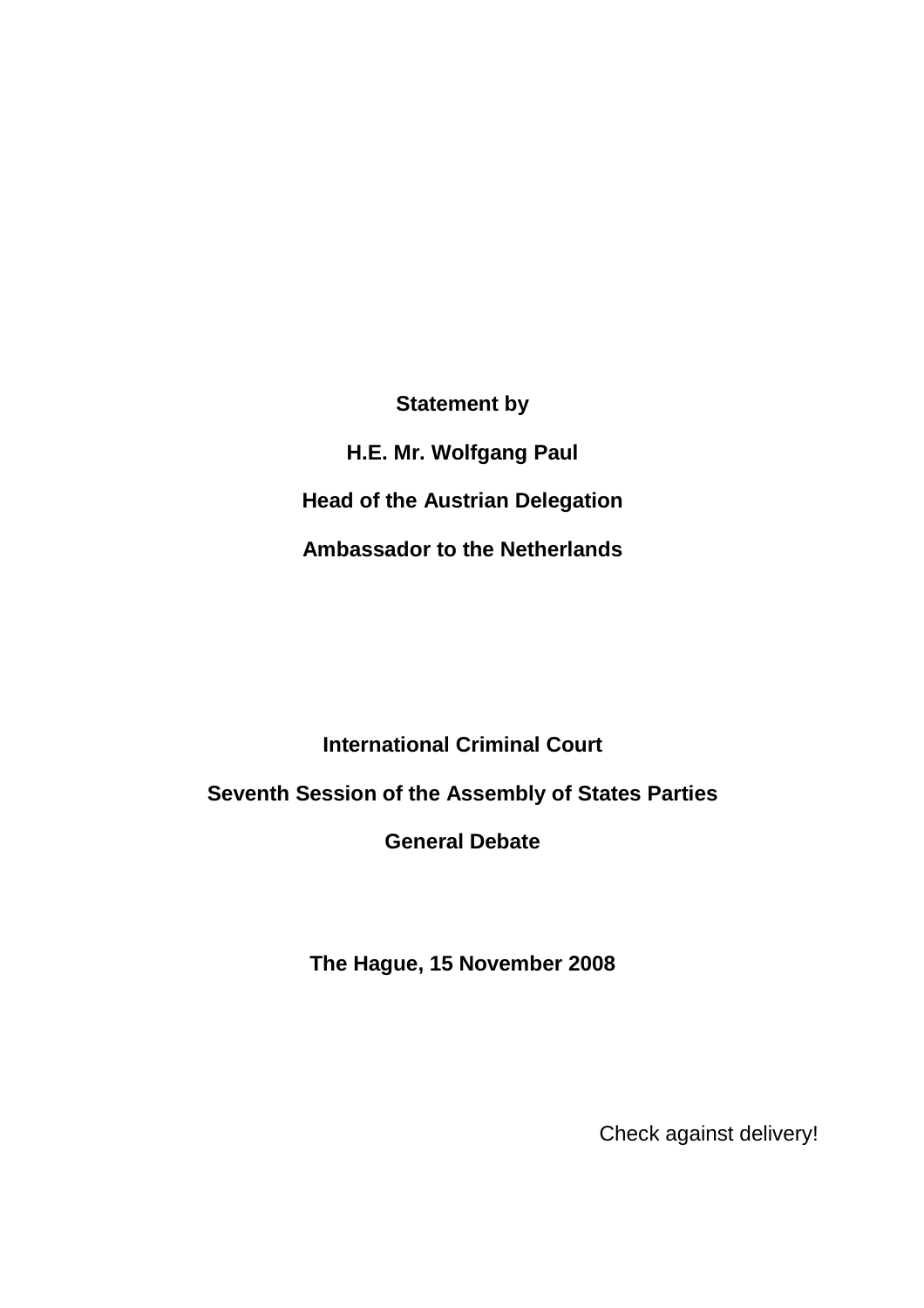#### Mr. President,

Austria fully aligns itself with the statement by France on behalf of the European Union.

Let me convey to you, Mr. President, to the other members of the newly elected Bureau, and to the representatives of the Court as well as to the Secretariat our deep gratitude for the exemplary devotion with which you conduct your work. Let me also express my gratitude to you, Mr. President, for having taken upon you a twofold workload, given that you consented to continue your chairmanship of the Special Working Group on the Crime of Aggression.

Mr. President,

Within the past years, international criminal justice has developed into an important and effective instrument to combat impunity with the International Criminal Court as one of its major stakeholders. By this year, which is marking the  $10<sup>th</sup>$  anniversary of the adoption of the Rome Statute, the Court has become an important factor in international relations and a major promoter of respect for international humanitarian law, human rights and the rule of law. This is due to the Court's determination to put an end to impunity for perpetrators of the most heinous crimes.

The Court's success should not be measured solely in terms of the number of cases heard by it, but by its overall impact on the fight against impunity, for its mere existence induces States to strengthen their efforts to prevent as well as to prosecute criminal acts. Thus the Court is serving as an effective deterrent for potential perpetrators.

We commend the International Criminal Court for its achievements during the past year, including several important arrests. At the same time, we share the concerns of the European Union on the outstanding arrest warrants and urge all States to fulfil their responsibility in order to execute these warrants. We reiterate that close cooperation is a prerequisite for enabling the Court to tap its full potential.

With regard to the situation in Sudan we deplore the continued failure of the Government of Sudan to cooperate with the Court and we underline that the Sudanese Government has an obligation to cooperate, based on SC Resolution 1593 (2005) adopted under Chapter VII of the UN Charter. We wish to reiterate the principled position expressed by the EU in this regard.

Mr. President,

Austria by tradition is a strong supporter of the International Criminal Court, and was amongst the first States to sign and ratify the Agreement on the Privileges and Immunities and the first State Party to enter into an agreement with the Court on the enforcement of sentences.